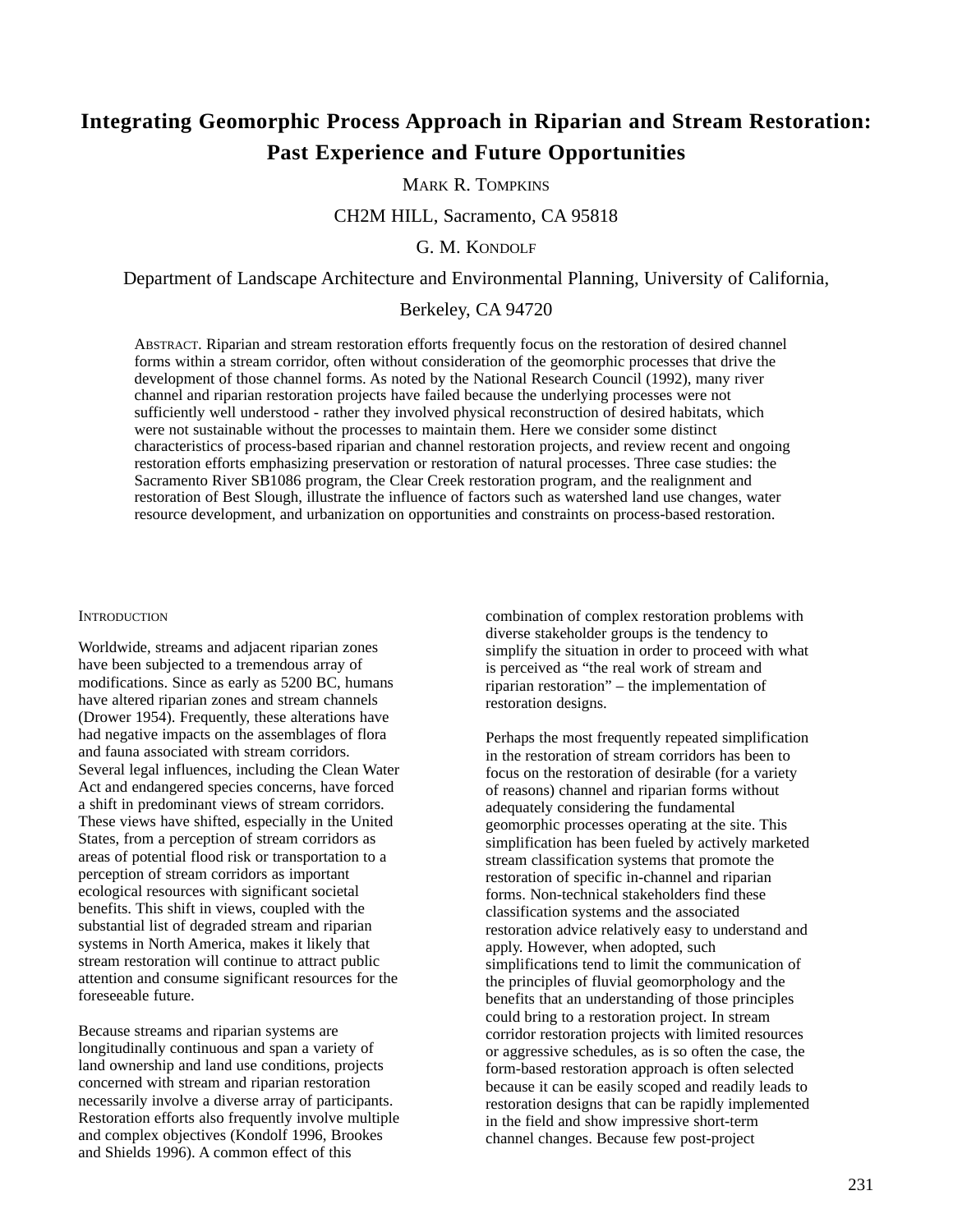evaluation results for stream restoration projects have been reported (Kondolf 1995), the form-based approach has maintained a level of perceived success and therefore sustained in popularity.

However, an expanding body of evidence from recent monitoring efforts (Frisell and Nawa 1992) suggests that form-based stream corridor restoration efforts do not achieve long-term project objectives with a reasonable level of success. A committee of the National Research Council (NRC 1992) attributed the low success rate of river and stream restoration projects to the failure of most projects to take hydrology and natural processes into account. Ironically, the NRC committee, which did not include a fluvial geomorphologist, recommended that a popular stream channel classification system be used to incorporate geomorphology in restoration projects. However, application of this system commonly results in design of projects that are form-based, are not necessarily sustainable by current processes, and which have commonly failed (though the project performance has not often been documented; see Smith 1997 and Kondolf et al. 2001 for examples).

Consideration of process in restoration appears to be on the rise, but without understanding ways in which a process-based approach differs from a form-based approach, it will continue to be difficult to effectively integrate geomorphic principles into riparian and stream restoration projects.

In this paper we suggest some concepts to help stream and riparian restoration stakeholder groups incorporate process-based considerations into riparian and stream channel restoration projects. We briefly review two examples of stream corridor restoration projects in California that have successfully integrated a process-based approach, present a more detailed case study of a third (Best Slough near Marysville), and consider opportunities and constraints to implementing a process-based approach more broadly.

INCORPORATING PROCESS-BASED CONSIDERATIONS INTO STREAM AND RIPRIAN RESTORATION

The complex problems faced in the restoration of stream and riparian systems make the introduction of fluvial geomorphological principles to stakeholders a difficult endeavor. In addition to financial and time constraints placed on restoration projects, stakeholders frequently have a range of strongly held objectives for the restoration program and are not necessarily concerned with understanding the system to guide reasonable restoration, rather they are interested in seeing some specific outcome that may or may not be appropriate in the system. One of the major difficulties in pursuing a process-based restoration

program is that process-based restoration solutions are less "visible" than form-based restoration solutions. It is easier for stakeholders to see a rootwad placed in the corner of a stream channel, for example, than a reduction in peak storm flows or sediment loads.

A process-based approach also has a higher degree of short-term uncertainty than a form-based approach. This occurs because natural fluvial processes are relied on to do some of the work of restoration in a process-based approach, and since geomorphic processes are variable and often unpredictable, no guarantees can be made about the early development of a restoration project. This short–term uncertainty can be difficult to favorably present to regulators and the public who may be interested in a range of short term guarantees. The key to integrating geomorphic processes into stream and riparian restoration projects then, is to introduce the benefits of a process-based approach at the inception of the program so that they are on equal footing with the perceived benefits of a formbased approach. The following three points highlight important benefits of process-based restoration.

## *1) "Unstable" channels formed by active geomorphic processes may have significant ecological value*

Form-based restoration projects tend to focus on creating and then protecting specific channel forms and habitat types (e.g. meander bends of a specified geometry or a "low flow" channel). Frequently these forms are protected by elements such as logs, boulders, and rootwads in the bank, and rock weirs in the bed. However, even if appropriate in the channel in an undisturbed state, these forms may not be sustainable over the long term in the context of the current, altered hydrology and land-use practices in the watershed, even with the heavy stabilizing elements in place. Stakeholders should recognize from the inception of a restoration project that there is significant ecological value in the habitat gradients produced by natural geomorphic processes, and that "stable" channels are not natural in some riverine environments, such as Mediterranean climate streams. Habitat should not be viewed only as individual fixed, discrete elements in the channel, but rather as a continuous assemblage of conditions in the channel and riparian zone that change over time.

## *2) Investigations of geomorphic processes and historical geomorphic change can help in the development of realistic stream and riparian restoration goals*

Channels change. Especially in California, where the magnitude, frequency, and duration of flow events can change drastically from year to year, and where development continues to alter watersheds. Therefore, the current condition of a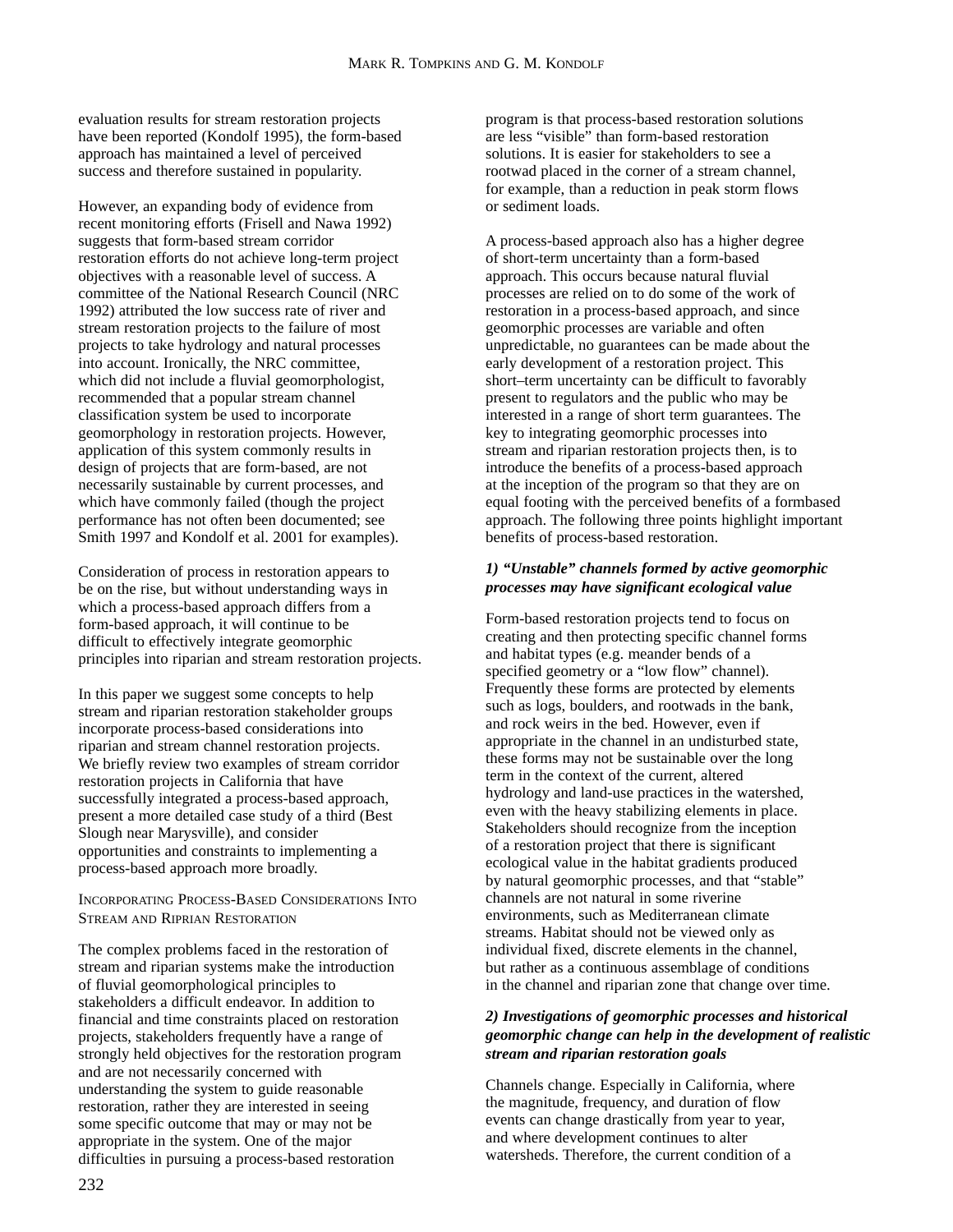stream or its watershed may not provide sufficient information about a system to guide a restoration program. Incorporating a thorough investigation of geomorphic processes during the early stages of a restoration project can help avoid some of the failures that result from restoration projects based solely on a channel classification system that captures only a snapshot of the current conditions of the stream corridor. An understanding of the past, present, and expected future geomorphic processes in the system will facilitate the development of goals and objectives that are realistic in the context of the stream being restored.

## *3) Geomorphic processes result in channel forms appropriate to the stream or riparian system*

This point speaks to the long-term success of stream and riparian restoration projects. Whenever feasible, restoration projects should allow natural geomorphic processes to do some of the restoration work. In the short term, this is less predictable than the manual construction of desired channel forms. But over the long term it is inevitable that process will win out over form. In addition, resources can be saved by not constructing channel forms, and those resources can be beneficially applied to adaptive management and monitoring of restored geomorphic processes and the resulting channel forms.

It is likely that skepticism about a process-based approach will remain among stakeholders in many stream restoration projects, even after the benefits of the approach are identified. Without a continuous presence from the start of the project through its implementation, it is possible that the restoration efforts will revert to a form-based approach. Therefore, a strategy for integrating a process-based approach at each milestone in a restoration project is important to the overall successful integration of a process-based approach. The discussion below presents milestones shared by many stream and riparian restoration projects, and process-based considerations that should be introduced at each milestone.

# *Typical Stream and Riparian Restoration Project Components*

## *• Objective Setting*

Stream and riparian restoration project objectives should be framed in terms of the desired geomorphic processes as opposed to desired channel forms. For example, instead of having the objective of a low flow channel, a restoration project should have the objective of producing conditions where the existing hydrology can generate shear stresses with an adequate frequency, magnitude, and duration to sustain a defined

channel at low or base flow conditions. Project objectives should also include a temporal element. This will help eliminate some of the motivation for a form-based approach that achieves immediate and visible results. Objectives should also recognize economic tradeoffs. For example, the difference between the long-term costs and benefits of purchasing riparian lands to allow natural processes to shape channel and riparian forms versus the long-term costs and benefits of major channel modifications and habitat creation efforts and the associated maintenance costs.

# *• Data Collection*

The data collected in support of a form-based stream or riparian restoration project can also benefit a process-based approach. However, additional information should be collected to generate a sufficient level of understanding about the geomorphic processes at work in the system. This will include historical information on watershed and channel change in addition to a compilation of data describing existing channel geometry.

## *• Conceptual Design*

Unlike designs in form-based restoration, conceptual designs for process-based restoration projects should not be developed as pre-cursors to drawings that specify final, static features of the post-project channel or riparian zone, but rather as a means to investigate how natural channel forming processes will shape the new channel as a result of the restoration interventions. For example, rather than showing "bioengineered bank stabilization" at all channel bends, process-based conceptual designs should convey information like the expected channel evolution after a reduction in peak storm flow magnitude, or the development of low-flow habitat after a constrained channel is given access to a floodplain.

# *• Final Design*

This phase of stream and riparian restoration projects can be difficult under a process-based approach, especially when formal design documents must be produced to implement the project. Traditional engineering design documents can be excruciatingly specific, and there is a tendency amongst designers to strive for this level of detail in restoration projects. It should be stressed during this phase of restoration that such precision is unreasonable given the uncertainties associated with the restoration of channels by natural processes. Resources that in a traditional engineering project might be used to finalize every last detail should be reserved for post-project monitoring and adaptive management efforts.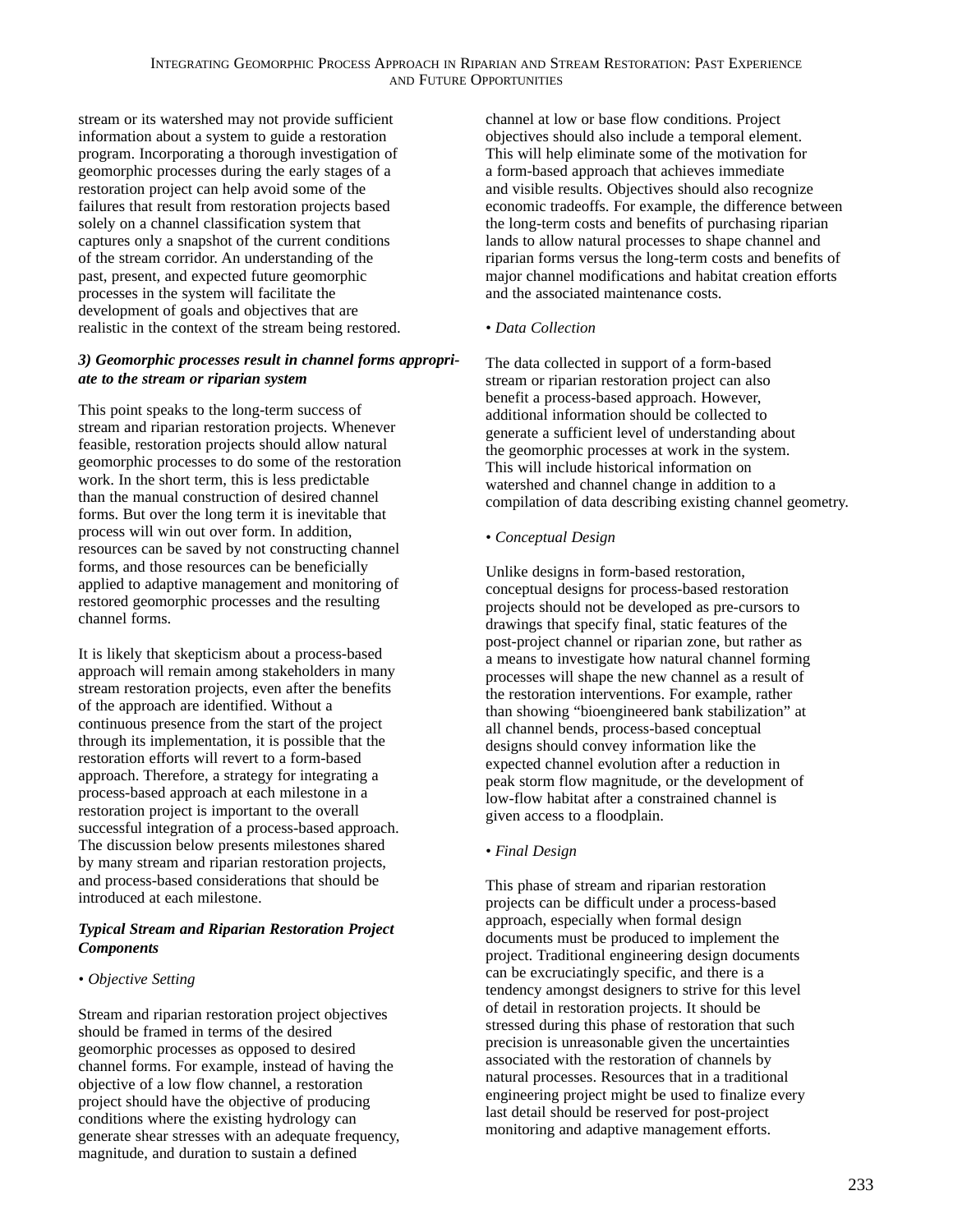#### *• Implementation*

Implementation of a process-based restoration program should be viewed as an on-going process rather than a discrete construction job. Until geomorphic processes are sufficiently understood to reliably predict the development of channel forms after process alterations, no project should be considered finished when construction is done. If riparian and stream restoration is looked at as an on-going effort to restore natural channel forms through the facilitation of natural geomorphic processes, restoration expectations are likely to be met more reliably.

#### *• Monitoring*

Monitoring is critical to the refinement of the process-based restoration approach and should in fact be considered part of project implementation. For how can we truly know if a restoration project has been successful without understanding the changes that occur over time after restoration has

FIGURE 1. Location map of the northern Sacramento Valley, showing locations of the three case studies, on Clear Creek, the Sacramento River, and Dry Creek (Best Slough) (in boxes).



been implemented? Monitoring should capture the changes in channel forming processes appropriate to each project and the changes in channel form in the context of the restored channel forming processes.

PROCESS-BASED RESTORATION PROJECT EXAMPLES

#### *The Sacramento River SB1086 Program*

The flow regime of the Sacramento River has been profoundly modified by reservoirs, diversions, levees, flood control channels, and land-use change in the watershed. Most notably, Shasta Reservoir has reduced flood magnitudes and cut off the upstream sediment supply, as has been especially evident in the reach near Redding (Parfitt and Buer 1980). The Sacramento River was once flanked by extensive forests of riparian vegetation, but only about 2 percent of the original forests remain as a result of clearing, land conversion, and flood control (Bay Institute 1998). Despite these humaninduced changes, the Sacramento River from Red Bluff to Colusa (Figure 1) still exhibits limited processes and characteristics of a dynamically migrating, meandering alluvial river, including the establishment and successional change of riparian cottonwood forests.

Along with the San Joaquin River, the Sacramento River and its tributaries formerly supported runs of chinook salmon (*Oncorhynchus tshawytscha*) and steelhead trout (*O. mykiss*) that probably totaled 2- 3 million annually (Yoshiyama et al. 1996). Native runs of these salmon and steelhead are extinct in many drainages, and several runs are listed under the state and federal endangered species acts (U.S. Fish and Wildlife Service 1997). With the recognition of the value of riparian forests in providing habitat for a range of species, including salmon, there is an increasing consensus on the need to preserve and restore these forests. The health and ecological value of these forests depends, in turn, upon the flow regime of the river and the ability of the channel to migrate across its floodplain.

SB1086 is a major program actively engaged in the restoration of the Sacramento River. SB 1086 was passed by the State Legislature in 1986 and called for a management plan for the Sacramento River that would protect, restore, and enhance fish and riparian habitat. The management plan, entitled Upper Sacramento River Fisheries and Riparian Management Plan, was prepared by an Advisory Council and action team. The plan includes both a specific action-oriented fisheries plan, and a more conceptual riparian habitat plan.

The stated purpose of the Upper Sacramento River Fisheries and Riparian Habitat Management Plan (SB 1086 Advisory Council and Action Team 1989) is "to preserve remaining riparian habitat and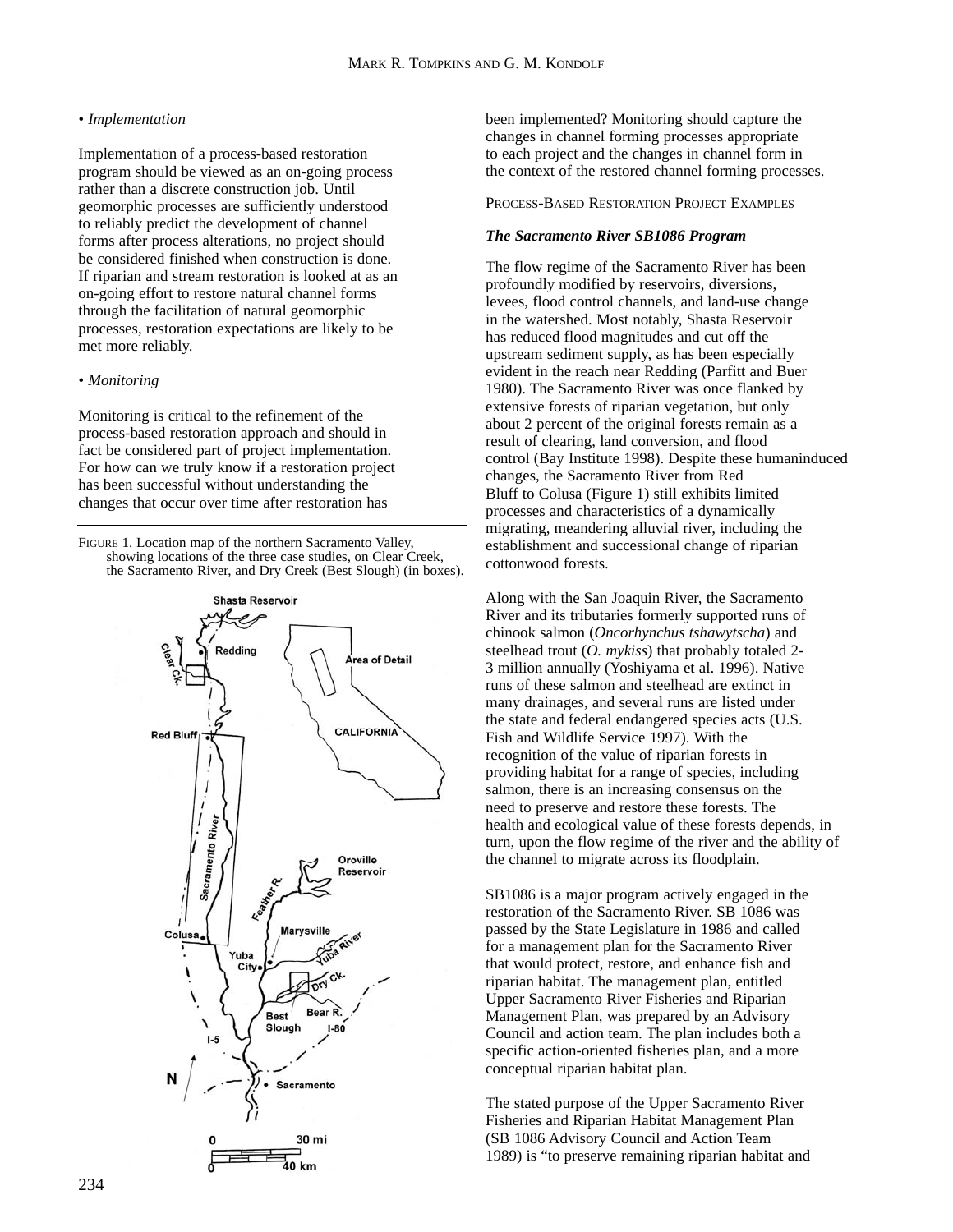reestablish a continuous riparian ecosystem along the Sacramento River between the mouth of the Feather River and Keswick Dam." The management plan introduces the idea of a meander belt along the Sacramento River (in which natural channel migration can occur) in the reach between Red Bluff and Chico Landing, "the most significant area of remaining habitat, as well as the most feasible location for reestablishing a functional Sacramento River riparian ecosystem." The primary focus of the SB 1086 program has been to work with landowners, the public, and local government to set aside and protect land within the proposed meander corridor. To date, this effort has met with significant success. The SB1086 program is an example of a project that requires no physical modifications to the existing, degraded channel, but rather seeks to create conditions (through the acquisition of riparian lands) where the existing natural processes will be allowed to modify channel and riparian forms.

# *The Clear Creek Restoration Program*

Clear Creek drains 590 km2 in the Klamath Mountains and northern Coast Range, on the southern edge of Redding, at the northern end of the Sacramento Valley (Figure 1). Its headwaters are impounded by Whiskeytown Reservoir, a large reservoir of the Central Valley project, and part of the system that diverts water from the Trinity River to the Sacramento River. The flows in Clear Creek have been substantially reduced by reservoir regulation, and sand and gravel supply from upstream has been cut off by the dam. In the lower, alluvial reach of Clear Creek, gravel mining

FIGURE 2. Location map for Best Slough case study. Best Slough is a distributary channel of Dry Creek, carrying overflow from Dry Creek during floods. The rest of the year it drains about 1 km2 of Dry Creek bottomland



in the 1950s through 1980s completely disrupted channel form, leaving large pits, in which the stream channel confinement is lost and fish migration interrupted. A 100-year old dam about 7 mi (10 km) upstream of the Sacramento River confluence was only 20 ft (6 m) high, but blocked upstream migration of salmon to the best spawning and rearing habitats. Most of the Clear Creek floodplain is in public ownership, offering a potential opportunity to restore dynamic fluvial processes.

Ecosystem restoration on Clear Creek is being funded by the US Bureau of Reclamation, US Fish and Wildlife Service, and the Calfed Bay-Delta program, and implemented by a local team and their geomorphological consultants. Their approach has been to restore ecosystem processes by removing the dam to permit salmon to access upstream habitats, by seeking to increase the controlled release capacity of Whiskeytown Dam, by adding large quantities of gravel to the stream to compensate for upstream trapping by the dam and losses to mining downstream, by purchasing private land or easements along the creek, and by rebuilding a floodplain in the reach severely affected by gravel mining. Rebuilding the floodplain requires importing large quantities of gravel from piles left by gold dredgers nearby, to provide confinement to the channel. However, the precise dimensions of the channel are not to be designed, but rather to be sculpted by high flows (when they occur). Channel migration is expected to occur, and indeed is desired. The Clear Creek restoration effort is an example of a restoration program that seeks to partially restore channel forming processes of flow and sediment supply, and which includes direct alteration of channel and floodplain form to facilitate the process-based restoration.

# *Best Slough Realignment and Restoration, Beale Air Force Base*

Best Slough is a distributary of Dry Creek (drainage area  $= 260 \text{ km}^2$ ), a tributary to the Bear River east of Marysville, California (Figures 1 and 2). At base flow, Best Slough drains approximately 1 km2 of valley bottom land along Dry Creek, flowing south to join Algodon Slough, and then the Bear River. During floods, Best Slough also carries overflow from Dry Creek, and these overflows are the channel forming discharges in Best Slough. Dry Creek and Best Slough flow through Beale Air Force Base, and historical landuse practices and waste disposal on the base have altered the biological, physical, and chemical characteristics of Best Slough. Cleaning solvents were disposed in trenches in an area designated as "Site 17", less than 500 feet from Best Slough. These trenches released chlorinated volatile organic compounds, including trichloroethylene (TCE), into the groundwater and soil adjacent to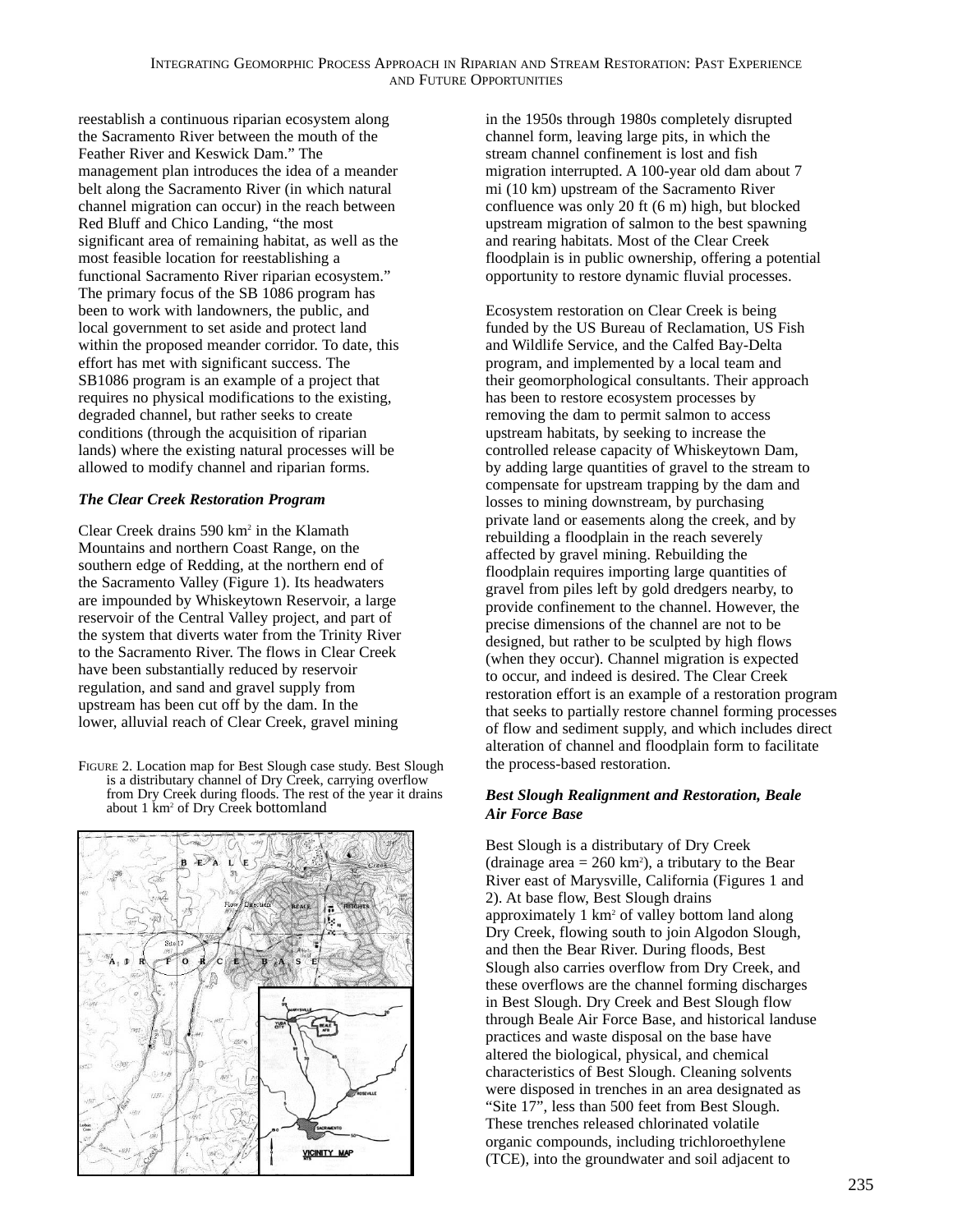FIGURE 3. Best Slough in degraded reach, showing simple channel and lack of riparian vegetation. View upstream from right bank. Photo by Tompkins Winter 1998.



FIGURE 4. Oblique aerial view of Best Slough pre-project, showing initial restoration proposal (for a meandering channel) superimposed on photo. Flow is right to left. Photo by Beale Air Force Base Summer 2000.



Best Slough. Intensive agriculture modified the riparian corridor at Site 17 through channelization, levee construction, and conversion of riparian and wetland habitats into predominantly non-native, annual grasslands (Figure 3). These alterations created a discontinuity in the high quality riparian habitat upstream and downstream of the site. Site conditions were further complicated by the fact that Best Slough passes through the contaminated source-zone. An Interim Remedial Action was implemented by the U.S. Air Force (USAF) in the Best Slough riparian corridor to contain the TCE plume with an impervious, in-ground slurry wall. The remediation work entailed disturbing and relocating the adjacent reach of Best Slough, so a project to realign and restore Best Slough was funded by the remediation.

However, initial conceptual designs for the realignment and restoration of Best Slough, developed before data collection and analysis, called for creation of a highly meandering channel FIGURE 5. Sequential historical aerial photographs of the project site from 1940, 1977, and 1993.



to improve aquatic and riparian habitat, as illustrated on an oblique aerial photograph of the project site (Figure 4). This concept was supported early in the project because of the perceived aesthetic and habitat benefits such a realignment would have offered.

However, an investigation of a set of aerial photos of the project site dating back to 1940 and the hydrology of Best Slough indicated that a meandering channel had never been present at the project site and yielded no evidence to suggest that such a pattern would necessarily be appropriate here. In fact, as shown in Figure 5, Best Slough historically exhibited a relatively straight pattern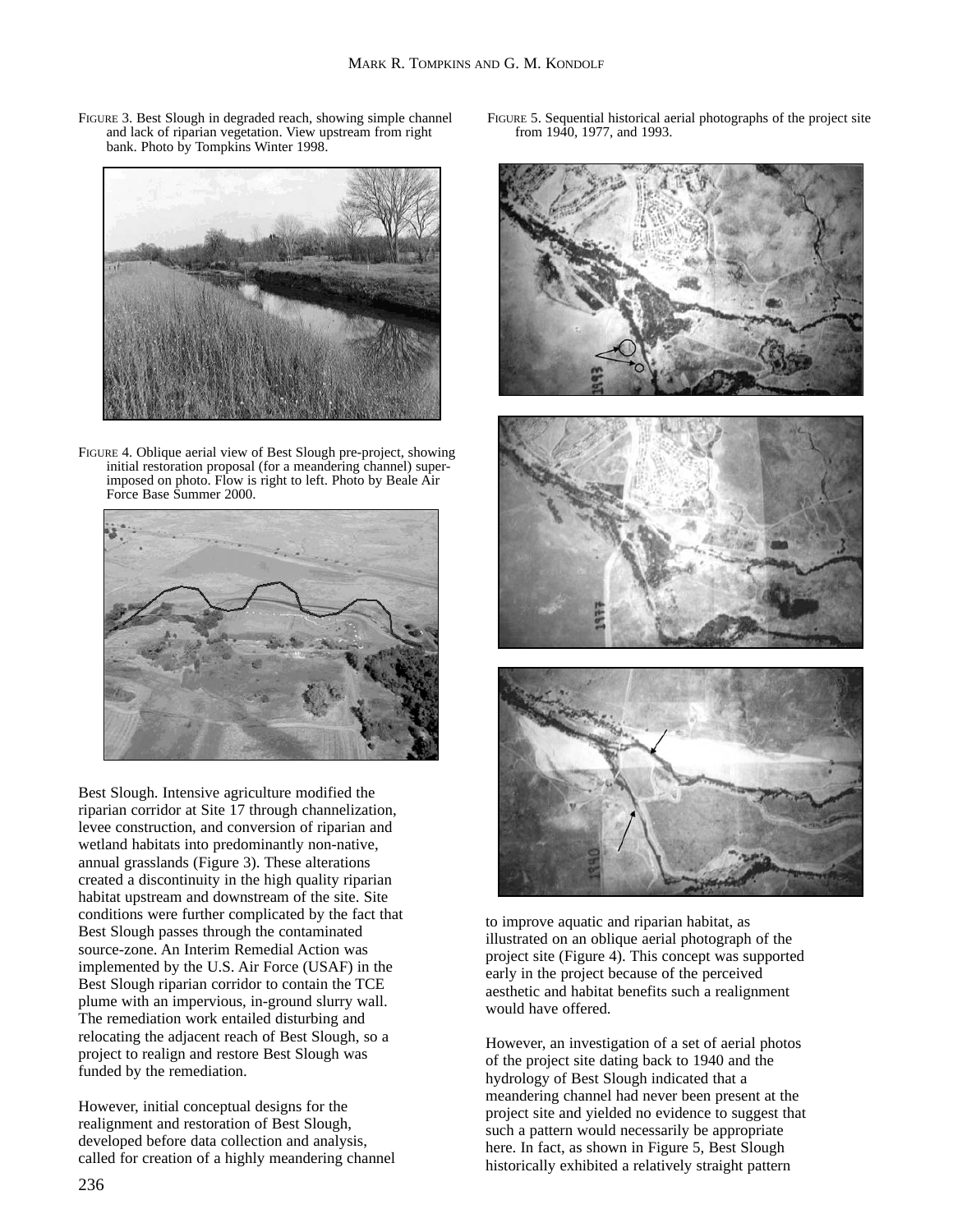that was extremely stable over time, not what one would expect to see in a tortuously meandering channel. This relatively simple consideration of the geomorphic processes operating at the project site led to a significantly altered design approach (Figure 6).

The realignment of Best Slough was at its core a stream reconstruction and enhancement project, not a channel stabilization or erosion control project. Thus, based on the geomorphic analysis of former conditions, and given that the catchment runoff and sediment load had probably not changed significantly, a "carbon copy" approach (Brookes and Shield 1996) was adopted in the design of the realigned channel, and the design allowed for natural fluvial processes, including erosion and deposition, to occur to the greatest extent possible in the realigned channel, so long as those processes did not threaten the integrity of the slurry wall.

Some form-based stream restoration elements were included in the final design to "jump start" aquatic and riparian habitat, but the overall guiding principle of the design was the maintenance of the existing natural channel forming processes. It is important to point out that the habitat forms created in the realigned channel were viewed as "raw materials" and were expected to be relocated by the natural processes at work in the system. Critical areas of the realigned channel (i.e. areas adjacent to the slurry wall) were designed so that the magnitude of the impacts of natural processes would be limited. A bioengineered system incorporating biodegradable erosion control fabric, native vegetation, and stone toe protection was designed to protect selected areas without completely eliminating channel evolution. Large wood collected from the project site was also

installed in portions of the new channel to provide cover during the establishment period of the new vegetation. Again, the natural materials installed in the new channel were placed with the understanding that they would not be permanent, and that in fact some distribution of the materials throughout the channel would be a positive. The realignment and restoration was completed in June 2000, and already the discontinuity in the riparian corridor is disappearing. Figure 7 shows the successful blending of the realigned channel with the high quality riparian and aquatic habitat downstream of the project site. The Best Slough realignment and restoration project was an example of the efficiency of natural processes in the development of habitat in reconstructed channels.

# **DISCUSSION**

The idea that natural processes must be accounted for in the restoration of stream and riparian systems should not come as a surprise. However, because fluvial processes are not always apparent, many designers of stream and riparian restoration projects continue to focus on form over process. This drawback of form-based restoration has received increased attention in the literature and amongst the professionals in the field. To the extent that the attraction of cookbook, form-based restoration approaching is a question of education and awareness, it may become less pervasive over time. To the extent it reflects a paradigm shift in riparian restoration from form-based design to natural process-based design will reveal a new set of restoration constraints, such as drastically altered flow regimes to heavily constrained stream corridors. Grappling with these constraints may force restoration designers to come to better understand the magnitude of restoration actually

> .FIGURE 6. Final conceptual design for realignment of Best Slough.

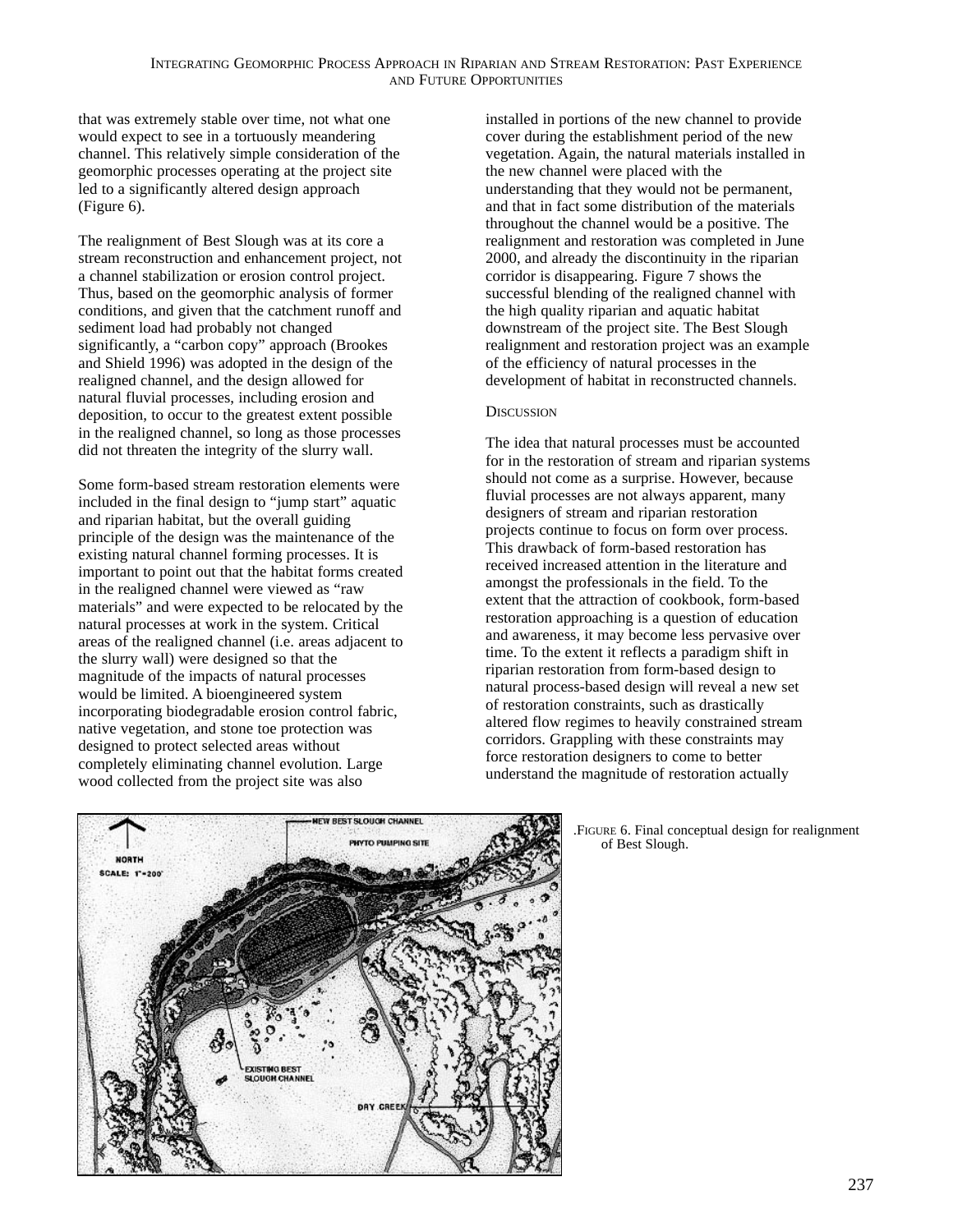FIGURE 7. Best Slough, looking downstream along realigned channel to original Best Slough. *Photo by Tompkins Fall 2000.*



possible in a given stream. For example, the natural fluvial processes at work in a heavily constrained and urbanized watershed may not be able to produce desirable channel forms over the long term, despite actions taken to facilitate those natural processes. Recognizing these constraints may require a shift in traditional views of "healthy" streams and riparian zones, as some channel forms may simply be impossible to maintain in constrained, urban-channels without resort to heavy stabilization. To the extent that resources are directed to restoring fluvial processes and rather than construction of channel forms, the constraints may diminish with time.

In the meantime, restoration designers should strive to rely on existing or enhanced natural processes to do restoration work and then begin to gauge the magnitude of the response of channel forms to constrained processes. Research is needed to better understand the effectiveness of facilitating natural processes in highly constrained urban stream corridors. Research and pilot projects are needed to assess the potential of rescaling channels to function under a changed flow regime, such as smaller channels below large dams, or larger channels below urbanized watersheds. The Calfed Bay-Delta Ecosystem Restoration Program, which provided funding for the Clear Creek and Sacramento River projects reported here, has adopted a strategy calling for restoration of ecosystem processes where possible, and implementation of pilot projects to test restoration approaches under an adaptive management framework (Calfed 2000).

The rate at which process-based restoration becomes the standard approach in the restoration of stream corridors will depend on the extent to which form-based and process-based stream and riparian

restoration projects are monitored and reported. Without quantitative evidence of the successes and failures of each approach, it will be difficult to convince project stakeholders of the benefits associated with a process-based approach.

#### **ACKOWLEDGEMENTS**

This manuscript has benefited from the review comments of Evan Engber. Manuscript preparation was partially supported by the Beatrix Farrand Fund of the Department of Landscape Architecture and Environmental Planning, University of California, Berkeley.

## LITERATURE CITED

Bay Institute. 1998. From the Sierra to the Sea: the ecological history of the San Francisco Bay-Delta Watershed. The Bay Institute, San Francisco. 240 pp (appx).

Brookes, A. and F.D. Shields. 1996. Perspectives on River Channel Restoration. Pages 1-19 in: A. Brookes and F.D. Shields (Editors). From River Channel restoration: guiding principles for sustainable projects.

Calfed Bay Delta Program. 2000. Strategic Plan for Ecosystem Restoration, Ecosystem Restoration Program. Programmatic EIR/EIS Technical Appendix. June 2000.

Drower, M.S. 1954. Water supply, irrigation, and agriculture. Pages 520-557 in: C. Singer, E.J. Holmyard, and A.R. Hall (Editors). History of Technology, Clarendon Press, Oxford, UK.

Frisell, C.A. and R.K. Nawa. 1992. Incidence and causes of physical failure of artificial habitat structures in streams of western Oregon and Washington. North American Journal of Fisheries Management 12:182-197.

Kondolf, G.M. 1995. Five elements for effective evaluation of stream restoration. Restoration Ecology 3(2):133-136.